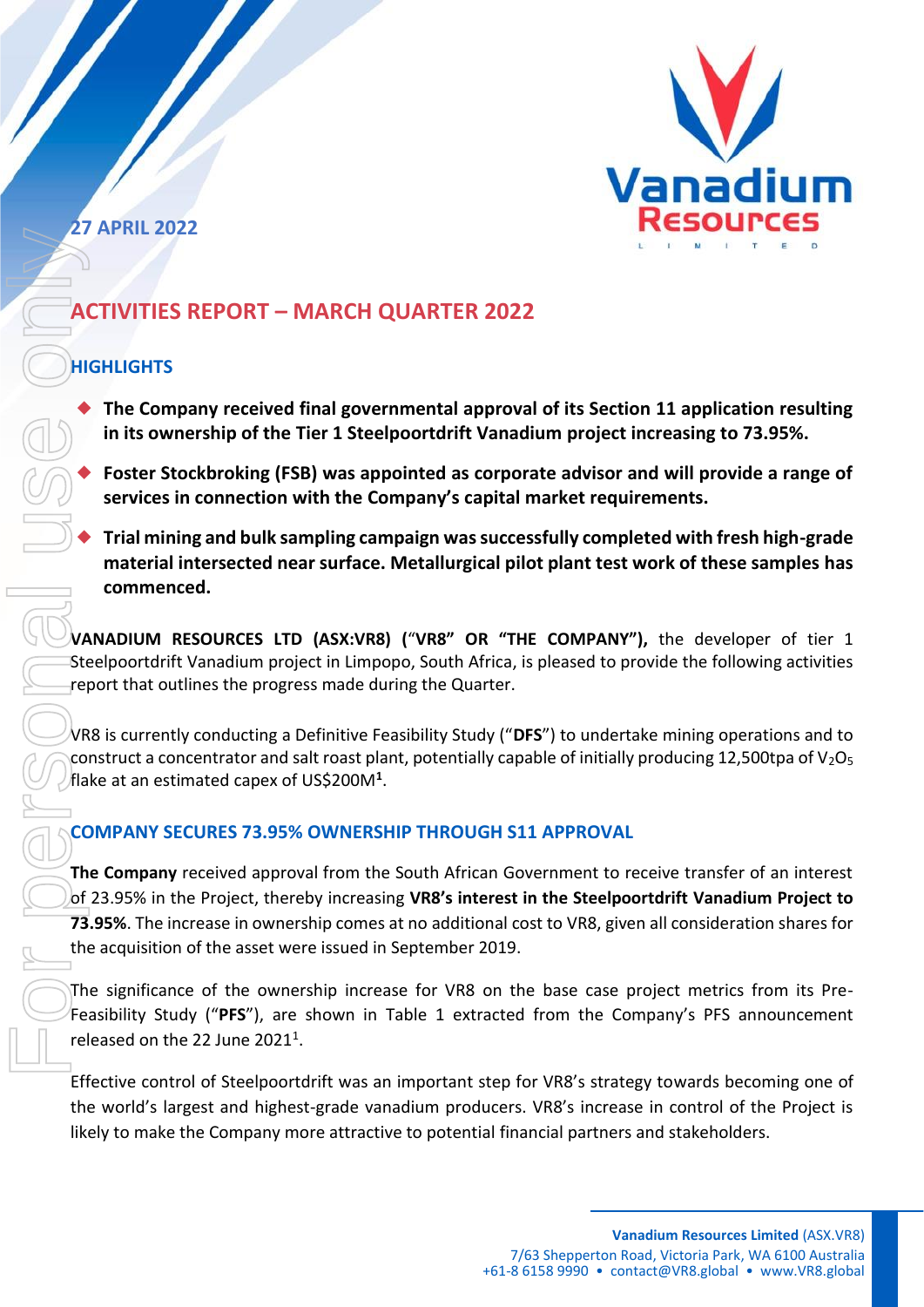

The significance of the ownership increase for VR8 on the base case project metrics from its Pre-Feasibility Study (PFS), are shown in the table below from the Company's PFS announcement released on the 22nd of June 2021.

| <b>Study Outcomes</b>                                                                                                                                                                                                                                                                                                                                                                                                                                                                                                                             | <b>Based on previous</b><br>50% ownership | final<br><b>Based</b><br>on<br>73.95% ownership | <b>Total</b><br>project<br>as<br>reported in PFS<br>(100% basis) |
|---------------------------------------------------------------------------------------------------------------------------------------------------------------------------------------------------------------------------------------------------------------------------------------------------------------------------------------------------------------------------------------------------------------------------------------------------------------------------------------------------------------------------------------------------|-------------------------------------------|-------------------------------------------------|------------------------------------------------------------------|
| EBITDA LoM (US\$M)                                                                                                                                                                                                                                                                                                                                                                                                                                                                                                                                | N/A                                       | N/A                                             | US\$5 777m                                                       |
| EBITDA per annum (US\$M)                                                                                                                                                                                                                                                                                                                                                                                                                                                                                                                          | N/A                                       | N/A                                             | US\$231m                                                         |
| NPV <sub>8%</sub> (US\$M, post-tax)                                                                                                                                                                                                                                                                                                                                                                                                                                                                                                               | US\$598m                                  | US\$884m                                        | US\$1 196m                                                       |
| IRR (US\$, post-tax, 100% equity)                                                                                                                                                                                                                                                                                                                                                                                                                                                                                                                 | N/A                                       | N/A                                             | 45%                                                              |
| Payback Period                                                                                                                                                                                                                                                                                                                                                                                                                                                                                                                                    | N/A                                       | N/A                                             | 25 months                                                        |
| LoM (Mining schedule)                                                                                                                                                                                                                                                                                                                                                                                                                                                                                                                             | N/A                                       | N/A                                             | 25 years                                                         |
| Pre-production CAPEX (US\$, incl. contingency)                                                                                                                                                                                                                                                                                                                                                                                                                                                                                                    | N/A                                       | N/A                                             | US\$200m                                                         |
| Expansion CAPEX (US\$, incl contingency)                                                                                                                                                                                                                                                                                                                                                                                                                                                                                                          | N/A                                       | N/A                                             | US\$147.2m                                                       |
| <b>Sustaining CAPEX LoM (US\$)</b>                                                                                                                                                                                                                                                                                                                                                                                                                                                                                                                | N/A                                       | N/A                                             | US\$99.4m                                                        |
| Average cash operating costs (US\$/lb $V_2O_5$ ) <sup>1</sup>                                                                                                                                                                                                                                                                                                                                                                                                                                                                                     | N/A                                       | N/A                                             | US\$3.08/lb                                                      |
| Annual V <sub>2</sub> O <sub>5</sub> production over LoM (Mlbs)                                                                                                                                                                                                                                                                                                                                                                                                                                                                                   | N/A                                       | N/A                                             | 39m lbs                                                          |
| Vanadium Price (US\$/lb)                                                                                                                                                                                                                                                                                                                                                                                                                                                                                                                          | N/A                                       | N/A                                             | US\$9.03/lb                                                      |
| <b>Average LoM Strip Ratio</b>                                                                                                                                                                                                                                                                                                                                                                                                                                                                                                                    | N/A                                       | N/A                                             | 1.92                                                             |
| <b>Processing Rate Mtpa</b>                                                                                                                                                                                                                                                                                                                                                                                                                                                                                                                       | N/A                                       | N/A                                             | 1.6 (initial) - 3.2 (post<br>expansion) Mtpa                     |
| Background on the S11 process and approval                                                                                                                                                                                                                                                                                                                                                                                                                                                                                                        |                                           |                                                 |                                                                  |
| The Minister of the Department of Mineral Resources and Energy has granted ministerial approval in terms o<br>section 11 of the Minerals and Petroleum Resources Development Act 28 of 2004 ("MPRDA"), for VR8 to take<br>effective control of the Steelpoortdrift mining right owned by Vanadium Resources (Proprietary) Limited<br>("VanRes"). As a result, VR8 will be receiving transfer of the remaining 23.95% of the issued shares in VanRes<br>already conditionally acquired by the Company, and VanRes will become a subsidiary of VR8. |                                           |                                                 |                                                                  |
| imJuly 2018 VR8 entered into a sale and purchase agreement with the vendors of VanRes for the                                                                                                                                                                                                                                                                                                                                                                                                                                                     |                                           |                                                 |                                                                  |
| acquisition of 73.95% of the issued shares in VanRes (which company owns the Project). During<br>September 2019 this transaction was completed up to the point of VR8 acquiring only 50% of the issued<br>shares in VanRes, thereby not attaining more than 50% and effective control of VanRes for which                                                                                                                                                                                                                                         |                                           |                                                 |                                                                  |

*Table 1. Study outcomes for preferred base case option*

### **Background on the S11 process and approval**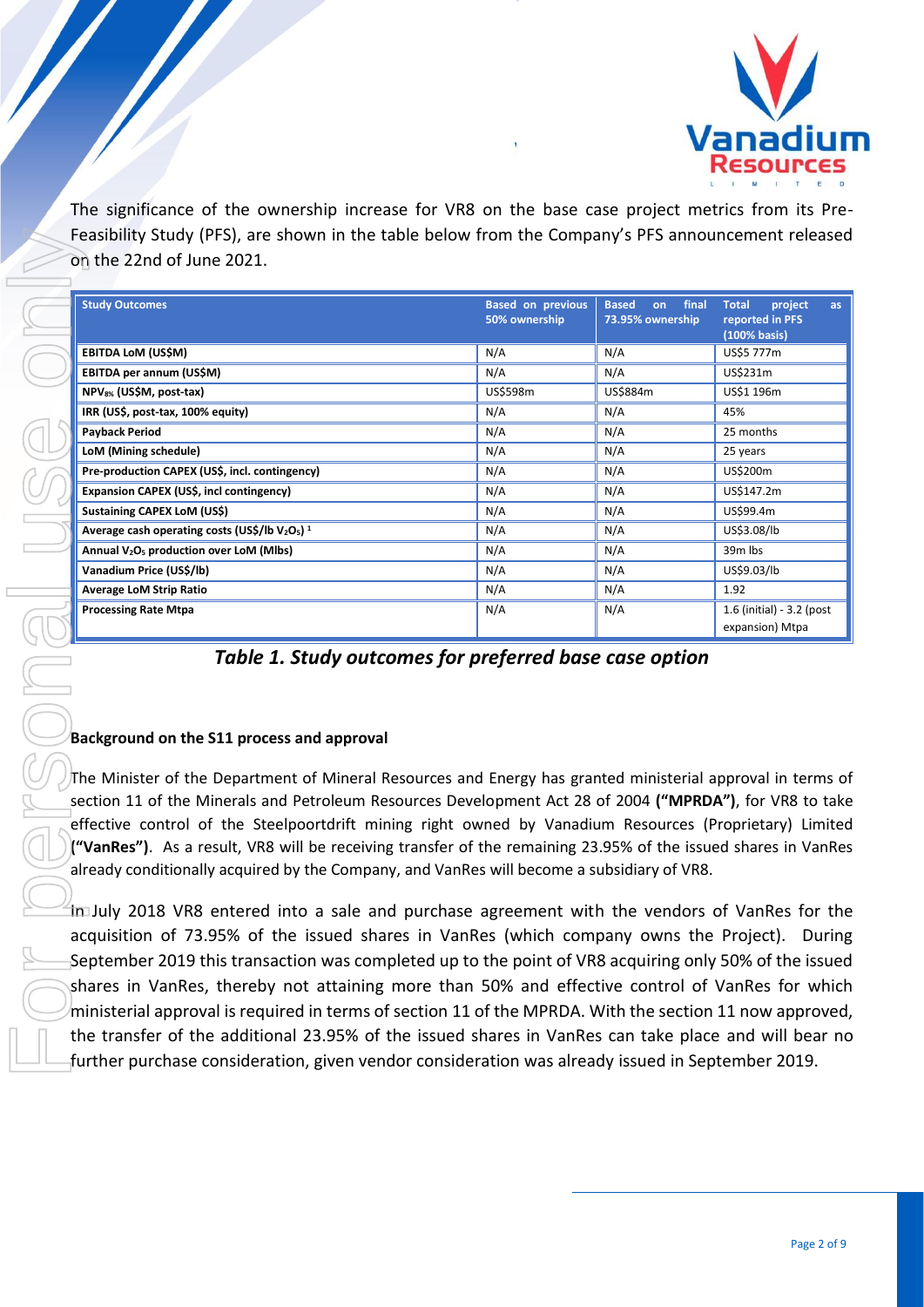

## **APPOINTMENT OF CORPORATE ADVISER**

Foster Stockbroking Pty Ltd **("FSB")** was appointed as corporate advisor to the Company. FSB specialise in providing emerging companies with access to the equity capital markets, together with providing FSB's institutional client base with access to a high-quality research product and investment opportunities. In calendar year 2021 FSB successfully raised well in excess of \$500 million of capital in over 26 transactions in the natural resources and other sectors. FSB will provide a range of corporate advisory services to the Company in connection with its capital market requirements, including securing institutional engagement from key jurisdictions of Australia, United Kingdom and Asia, introduction to key relationships in consideration of a dual listing of the company onto a United Kingdom exchange (if the Company wishes to dual list) and the identification of additional, value creating strategic opportunities. In consideration for its services, the Company will: Featur Stockhooling Pty Ltd (**"FSB")** was appointed as corporate advisor to the Company.<br>
providing emerging companies with access to the equility persent product and investment opporting<br>
yies at 2021 FSB successfully val

- During the initial 6-month term of the engagement pay FSB a bi-monthly (every two months) retainer of A\$13,000 inclusive of any GST.
- Issue a total of 5 million unlisted Performance Advisory Options with a strike price equal to \$0.10 and with an expiry date of 2 years following issue, subject to the Company achieving a share price of \$0.15 on a 15day VWAP during the first 9 months.

### **COMPLETION OF BULK SAMPLING AND COMMENCING PILOT PLANT TEST WORK**

As part of the DFS, a trial mining and bulk sampling campaign was initiated, with the aim to extract fresh (unweathered) mineralised material for the purpose of pilot plant metallurgical test campaigns. As announced on the 7 March 2022, no blasting was required during the collection of the bulk sample due to fresh unweathered mineralised material being intersected 2-3m from surface, which is considerably shallower than originally anticipated.

On the 24 March 2022, it was announced that trial mining was completed with a total of approximately 40 tons of mineralised material mined, of which approximately 15 tons was classified as fresh high-grade material from the LMZ (Lower Magnetite Zone) mineralised zone.

Bulk samples from this material were recovered and sent to Multotec Minerals Processing R&D facility located in Johannesburg South Africa, for concentrator pilot plant test campaigns (Refer photos in Figure 1 & 2 below). Multotec is a leading global equipment supply company with specific experience in magnetic and gravity separation processes. The Company has also agreed that all costs of the pilot plant test campaign will be credited against equipment potentially procured from Multotec during the construction phase. Multotec is headquartered in South Africa, with full-service registered companies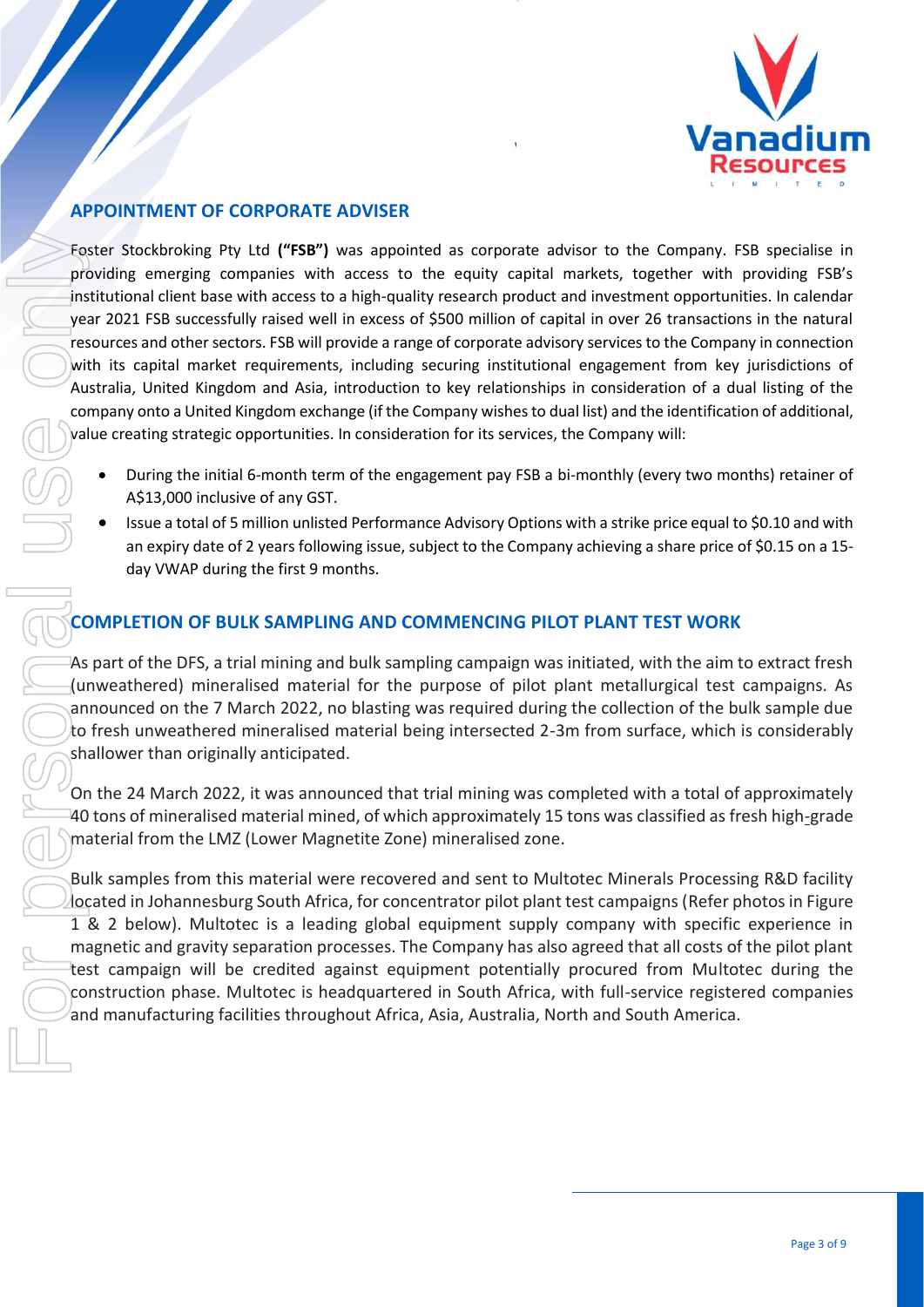

The concentrator pilot plant campaign will:

- 1. Produce bulk concentrate material at  $>2\%$  V<sub>2</sub>O<sub>5</sub> for further Salt Roast and Leach pilot plant campaigns to be conducted by Mintek, South Africa.
- 2. Test process design optimisation initiatives to maximise concentrate grade and recoveries.
- 3. Establish detailed engineering design parameters for final equipment sizing and plant designs.





**Figure 1 – Bulk samples at R&D facility Figure 2 – Highly magnetic material contained in bulk samples**

### **GEOTECHNICAL DRILLING PROGRESS**

The Company's contractors have completed the geotechnical drilling on site for the purpose of establishing the mechanical strength and properties of subsurface material for mine designs. Subsamples of the material have been recovered and visually inspected with no major concerns noted on the structural integrity of the subsurface material, which in turn would be beneficial to final mine designs. These samples have been submitted for laboratory test work with the final results expected during April 2022.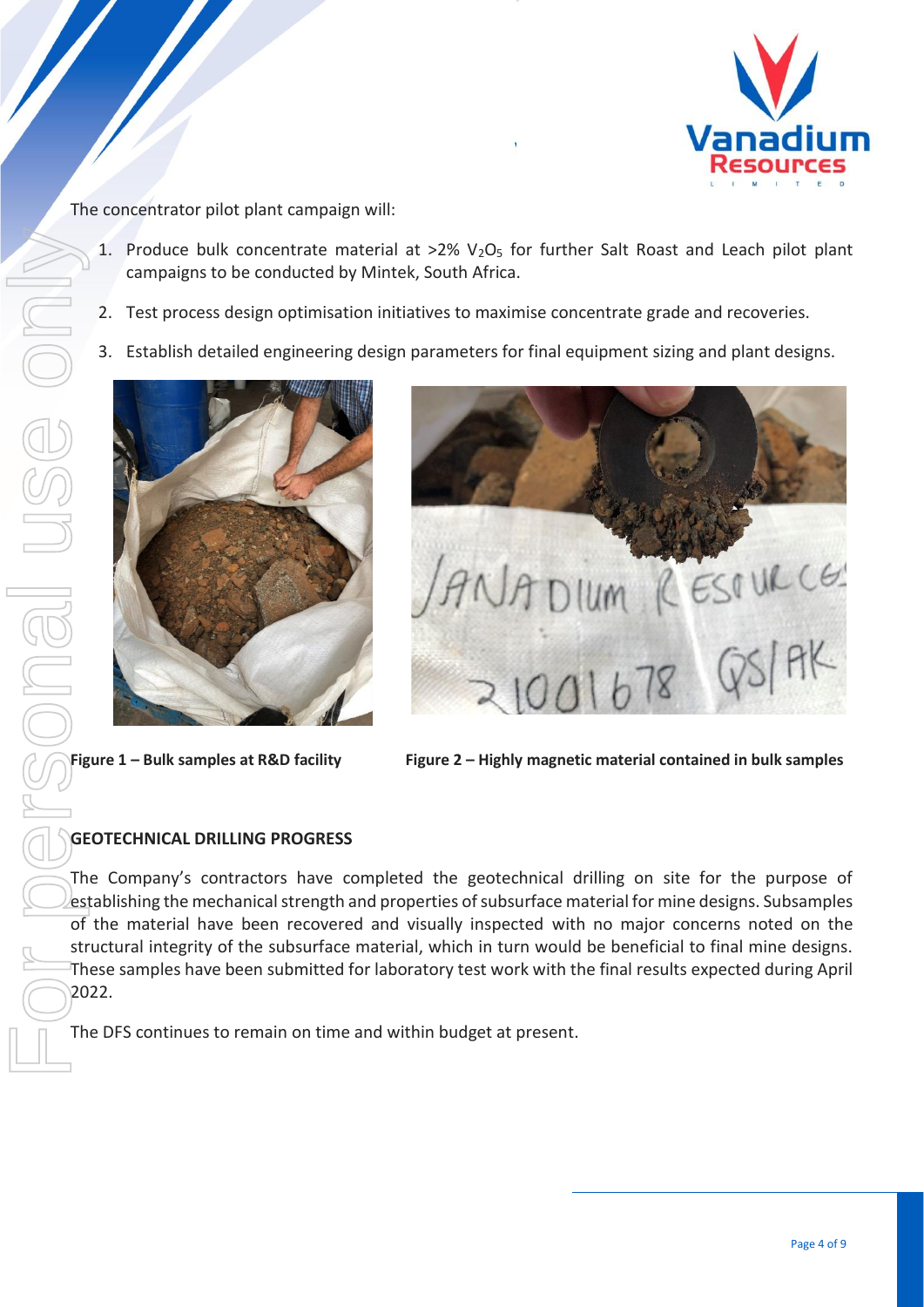

## **SUMMARY OF EXPENDITURE**

During the Quarter, a total of \$762,923 was spent on activities related to the exploration and development of the Steelpoortdrift Vanadium Project. The Company did not incur any expenditure for mining production activities during the Quarter.

Payments totaling approximately \$50,263 were made to related parties of the Company with respect to the Quarter, being director and consulting fees (see section 6.1 and 6.2 of the Accompanying 5B).

*This announcement has been authorised for release by the directors of Vanadium Resources Limited.*

**For and on behalf of the board:**

Kyla Garic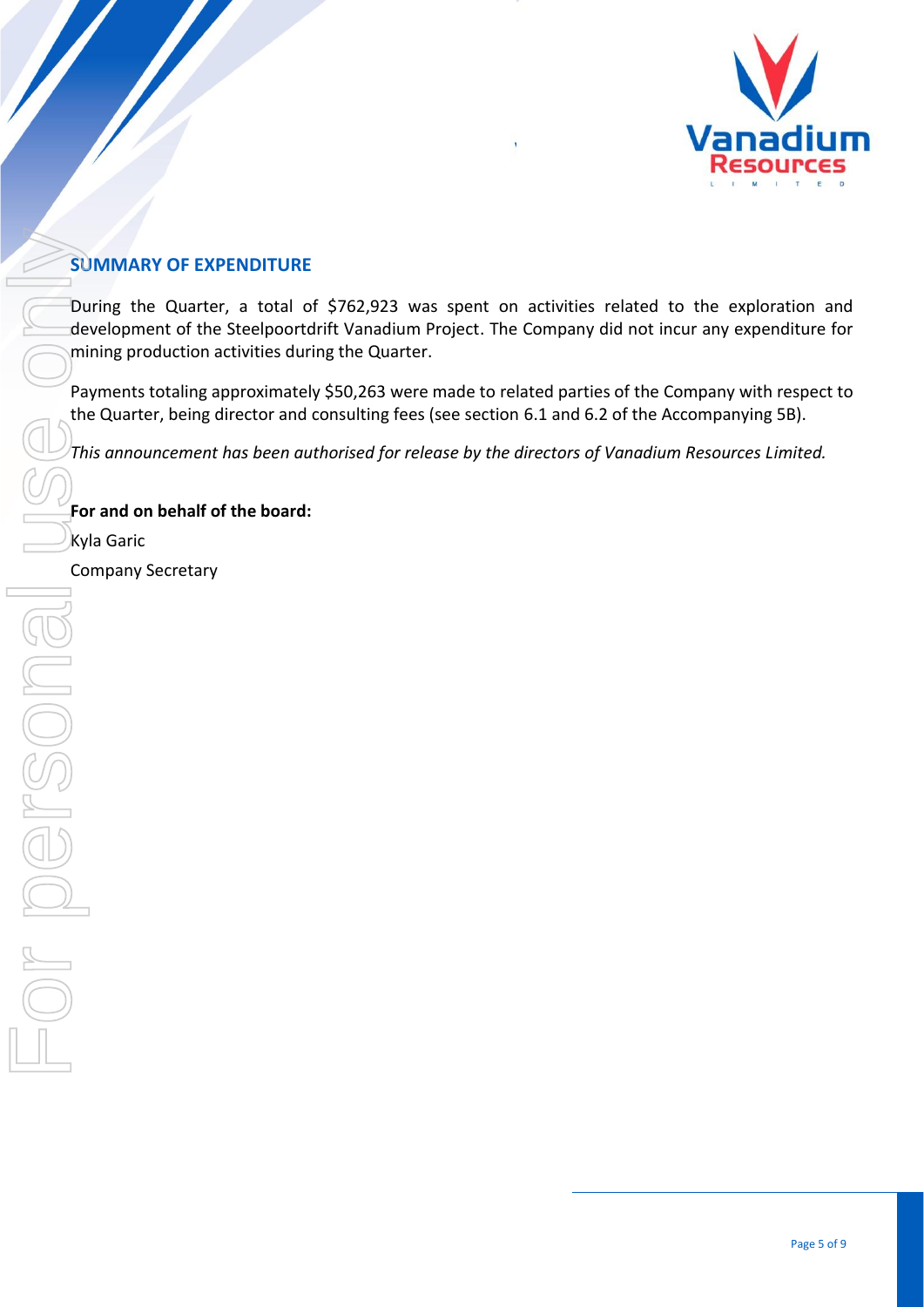

### **APPENDIX 1 – MINERAL RESOURCE ESTIMATE**

There were no material changes to the Company's Mineral Resource statement in the reporting period ending 31 December 2021. The Resource statement as reported previously is as follows:

*Table 1: Mineral Resource Estimate (as at 31 July 2020)*

|                      | V <sub>2</sub> O <sub>5</sub> Range | <b>Volume</b>       | <b>Quantity</b> | V <sub>2</sub> O <sub>5</sub> | Fe <sub>2</sub> O <sub>3</sub> |
|----------------------|-------------------------------------|---------------------|-----------------|-------------------------------|--------------------------------|
| Category             | (%)                                 | (M m <sup>3</sup> ) | (Mt)            | $(\%)$                        | (%)                            |
|                      | $0.45*$ to 0.90                     | 20.3                | 66.0            | 0.59                          | 19.98                          |
| Measured             | >0.90                               | 7.2                 | 26.3            | 1.22                          | 34.20                          |
|                      | Sub-total                           | 27.5                | 92.3            | 0.77                          | 24.03                          |
| Indicated            | $0.45*$ to 0.90                     | 61.8                | 201.2           | 0.59                          | 20.21                          |
|                      | >0.90                               | 22.7                | 83.2            | 1.24                          | 35.06                          |
|                      | Sub-total                           | 84.5                | 284.4           | 0.78                          | 24.55                          |
|                      | $0.45*$ to 0.90                     | 63.2                | 206.9           | 0.60                          | 20.96                          |
| Inferred             | >0.90                               | 21.3                | 78.4            | 1.22                          | 35.18                          |
|                      | Sub-total                           | 84.5                | 285.3           | 0.77                          | 24.87                          |
| Total (0.45 to 0.90) |                                     | 145.3               | 474.1           | 0.59                          | 20.51                          |
| Total (>0.90)        |                                     | 51.2                | 187.9           | 1.23                          | 34.99                          |
| <b>Total</b>         |                                     | 196.5               | 662.0           | 0.77                          | 24.62                          |

Source: Mining Plus, Steelpoortdrift Vanadium Project Mineral Resource Estimate Report, July 2020 Note: \*0.45% V<sub>2</sub>O<sub>5</sub> being the Mineral Resource cut-off grade as declared by the Mining Plus Competent Person

### **APPENDIX 2 – ORE RESERVE**

| Ore Reserves as at 30 June 2021 |                         |              |                                    |                         |              |                                           |                         |              |                                    |
|---------------------------------|-------------------------|--------------|------------------------------------|-------------------------|--------------|-------------------------------------------|-------------------------|--------------|------------------------------------|
|                                 | <b>Proved</b>           |              | <b>Probable</b>                    |                         | <b>Total</b> |                                           |                         |              |                                    |
| <b>Material Type</b>            | <b>Quantity</b><br>(Mt) | Grade<br>(%) | Vanadium<br><b>Content</b><br>(Mt) | <b>Quantity</b><br>(Mt) | Grade<br>(%) | <b>Vanadium</b><br><b>Content</b><br>(Mt) | <b>Quantity</b><br>(Mt) | Grade<br>(%) | Vanadium<br><b>Content</b><br>(Mt) |
| iHG RoM Material                | 15.57                   | 1.01%        | 0.16                               | 24.68                   | 0.93%        | 0.23                                      | 40.25                   | 0.96%        | 0.39                               |
| IMG RoM Material                | 15.60                   | 0.51%        | 0.08                               | 18.00                   | 0.50%        | 0.09                                      | 33.60                   | 0.50%        | 0.17                               |
| <b>Total Mineral Reserve</b>    | 31.17                   | 0.76%        | 0.24                               | 42.68                   | 0.75%        | 0.32                                      | 73.85                   | 0.73%        | 0.56                               |

*Source: Sound Mining, 2021*

#### *Notes*

- o *Ore Reserve Statement is stated at a price of USD6.00/lb as at 30 June 2021.*
- o *Quantity and grade measurements are reported at the delivery to plant in metric units (Mt) and head grade, both of which are rounded to two decimal places.*
- o *Approximately 6.91Mt of MG RoM at an average grade of 0.50% V2O<sup>5</sup> remains untreated within the stockpile over the LoM. The CP has excluded this material from the Ore Reserve Statement.*
- o *Apparent computational errors are due to rounding and are not considered significant.*
- o *Losses that could occur as a result of transportation of content or flake are considered to be negligible for the purpose of the maiden Ore Reserve Statement.*
- o *Vanadium Resources currently has an ownership of 50% of the Project (will be increased to 73.95% ownership pending final S11 governmental approval, with no further consideration payable by VR8 for the additional 23.95%).*
- o *No account of concentrate or flake loss during transportation was taken into consideration. However, this was deemed to be immaterial in the context of the viability of the Ore Reserve as stated.*
- o *Inferred Mineral Resource material has not been included in the Ore Reserve Estimate.*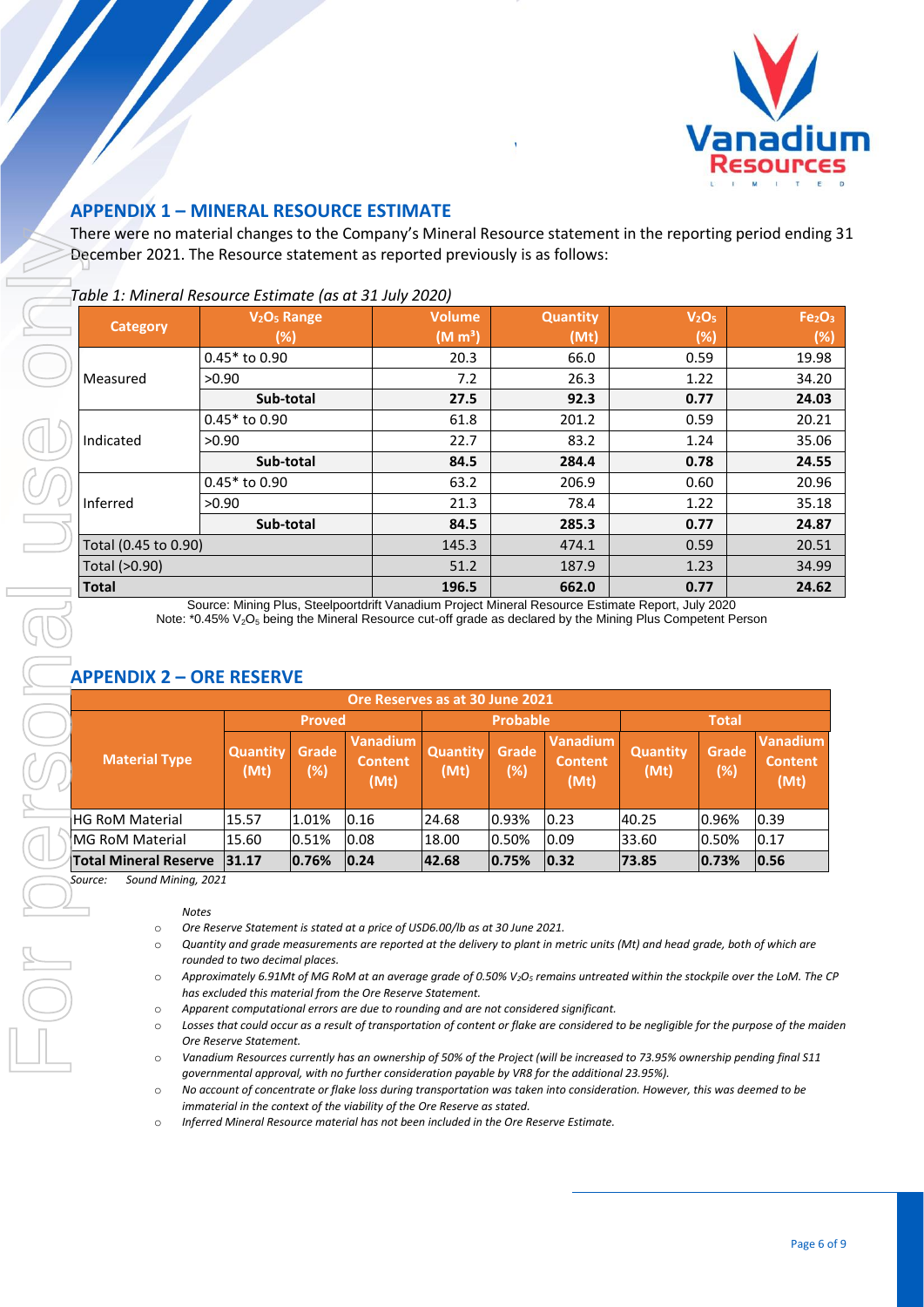

## **APPENDIX 3 TENEMENT TABLE: ASX LISTING RULE 5.3.3**

### **Mining tenement interests held at the end of the quarter and their location**

| <b>PERMIT</b><br><b>NAME</b>      | <b>PERMIT</b><br><b>NUMBER</b> | <b>REGISTERED HOLDER</b><br>/ APPLICANT | <b>AREA</b><br>IN km <sup>2</sup> | <b>PERMIT</b><br><b>STATUS</b> | <b>PERMIT</b><br><b>EXPIRY</b> | <b>INTEREST /</b><br><b>CONTRACTUAL</b><br><b>RIGHT</b> |
|-----------------------------------|--------------------------------|-----------------------------------------|-----------------------------------|--------------------------------|--------------------------------|---------------------------------------------------------|
| Pilbara Region, Western Australia |                                |                                         |                                   |                                |                                |                                                         |
| <b>Quartz Bore</b>                | E47/3352                       | Resources Pty<br>VMS.<br>Ltd            | 15                                | Granted                        | 21/12/2026                     | 100%                                                    |
| Limpopo Region, South Africa      |                                |                                         |                                   |                                |                                |                                                         |
| Steelpoortdrift<br>KT365          | 10095MR                        | Vanadium Resources<br>(Pty) Ltd         | 24.6                              | Granted                        | 04/09/2048                     | 73.95%                                                  |

## **Mining tenement interests relinquished or acquired during the quarter and their location**

Nil relinquished and during the quarter the Steelpoortdrift KT365 permit interest increased from 50% to 73.95%.

**Beneficial percentage interests held in farm-in or farm-out agreements at the end of the quarter**

ÌМ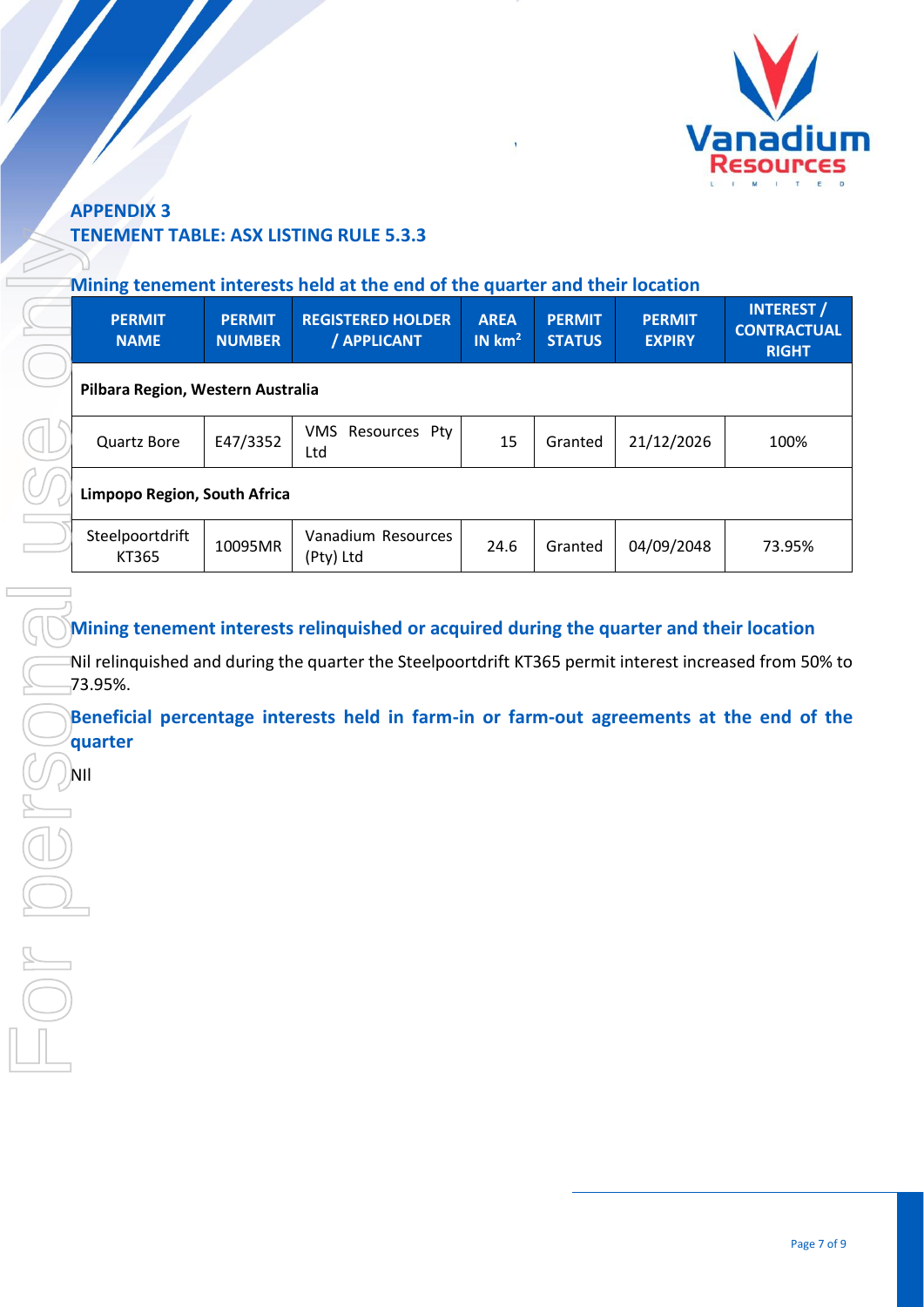

## **APPENDIX 4 – ESG DASHBOARD**

| Progress Dashboard - Period 3 (Jan to Mar 2022) |
|-------------------------------------------------|
|-------------------------------------------------|

| <b>Status</b> |          | Progress |                      |  |  |  |
|---------------|----------|----------|----------------------|--|--|--|
| Ð             | Draft    | P        | In progress          |  |  |  |
| R             |          |          | Reported C Completed |  |  |  |
|               | Verified | N        | Not applicable       |  |  |  |
|               | Audited  |          |                      |  |  |  |
|               |          |          |                      |  |  |  |

| GOVERNANCE<br>$\circ$ |                                                           |                    |                     |               |                  |
|-----------------------|-----------------------------------------------------------|--------------------|---------------------|---------------|------------------|
| Code                  | Description                                               | Type               | <b>Last Updated</b> | <b>Status</b> | Progress (A1-A5) |
| GO-01-A               | Setting purpose                                           | Full disclosure    |                     | D             |                  |
| GO-02-A               | Governance body composition                               | Full disclosure    |                     | D             |                  |
| GO-03-A               | Material issues impacting stakeholders                    | Full disclosure    |                     | D             |                  |
| GO-04-A               | Anti-corruption practices                                 | Full disclosure    |                     | D             |                  |
| GO-04-B               | Mechanisms to protect ethical<br>behaviour                | Partial disclosure |                     | D             |                  |
| GO-05-A               | Integrating risk and opportunity into<br>business process | Full disclosure    |                     | ۱D            |                  |
| <b>69 PLANET</b>      |                                                           |                    |                     |               |                  |

| Code    | Description                         | Type            | <b>Last Updated</b> | <b>Status</b> | Progress (A1-A5) |    |
|---------|-------------------------------------|-----------------|---------------------|---------------|------------------|----|
| PL-01-A | GHG emissions                       | Full disclosure |                     | $\mathsf{D}$  |                  | A. |
| PL-01-B | <b>TCFD</b> implementation          | Full disclosure |                     | $\mathsf{D}$  |                  |    |
| PL-02-A | Land use and ecological sensitivity | Full disclosure |                     | $\mathsf{D}$  |                  |    |
| PL-03-A | Water consumption                   | Full disclosure |                     | $\mathsf{D}$  |                  |    |
|         |                                     |                 |                     |               |                  | ▼  |

### PEOPLE

| Code           | Description                        | Type            | <b>Last Updated</b> | <b>Status</b> | Progress (A1-A5) |                          |
|----------------|------------------------------------|-----------------|---------------------|---------------|------------------|--------------------------|
| PE-01-A        | Diversity and inclusion            | Full disclosure |                     | D             |                  | Δ                        |
| <b>PE-01-B</b> | Pay equality                       | Full disclosure |                     | D             |                  |                          |
| PE-01-C        | Wage level                         | Full disclosure |                     |               |                  |                          |
| PE-01-D        | Child, forced or compulsory labour | Full disclosure |                     | D             |                  |                          |
| PE-02-A        | Health and safety                  | Full disclosure |                     | D             |                  |                          |
| PE-03-A        | Training provided                  | Full disclosure |                     | ۱D            |                  | $\overline{\phantom{a}}$ |

#### PROSPERITY

| Code    | Description                       | Type            | <b>Last Updated</b> | <b>Status</b> | Progress (A1-A5)         |
|---------|-----------------------------------|-----------------|---------------------|---------------|--------------------------|
| PR-01-A | Rate of employment                | Full disclosure |                     | D             | 业                        |
| PR-01-B | Economic contribution             | Full disclosure |                     | R             |                          |
| PR-01-C | Financial investment contribution | Full disclosure |                     | R             |                          |
| PR-02-A | Total R&D expenses                | Full disclosure |                     | D             |                          |
| PR-03-A | Total tax paid                    | Full disclosure |                     | R             | $\overline{\phantom{a}}$ |
|         |                                   |                 |                     |               |                          |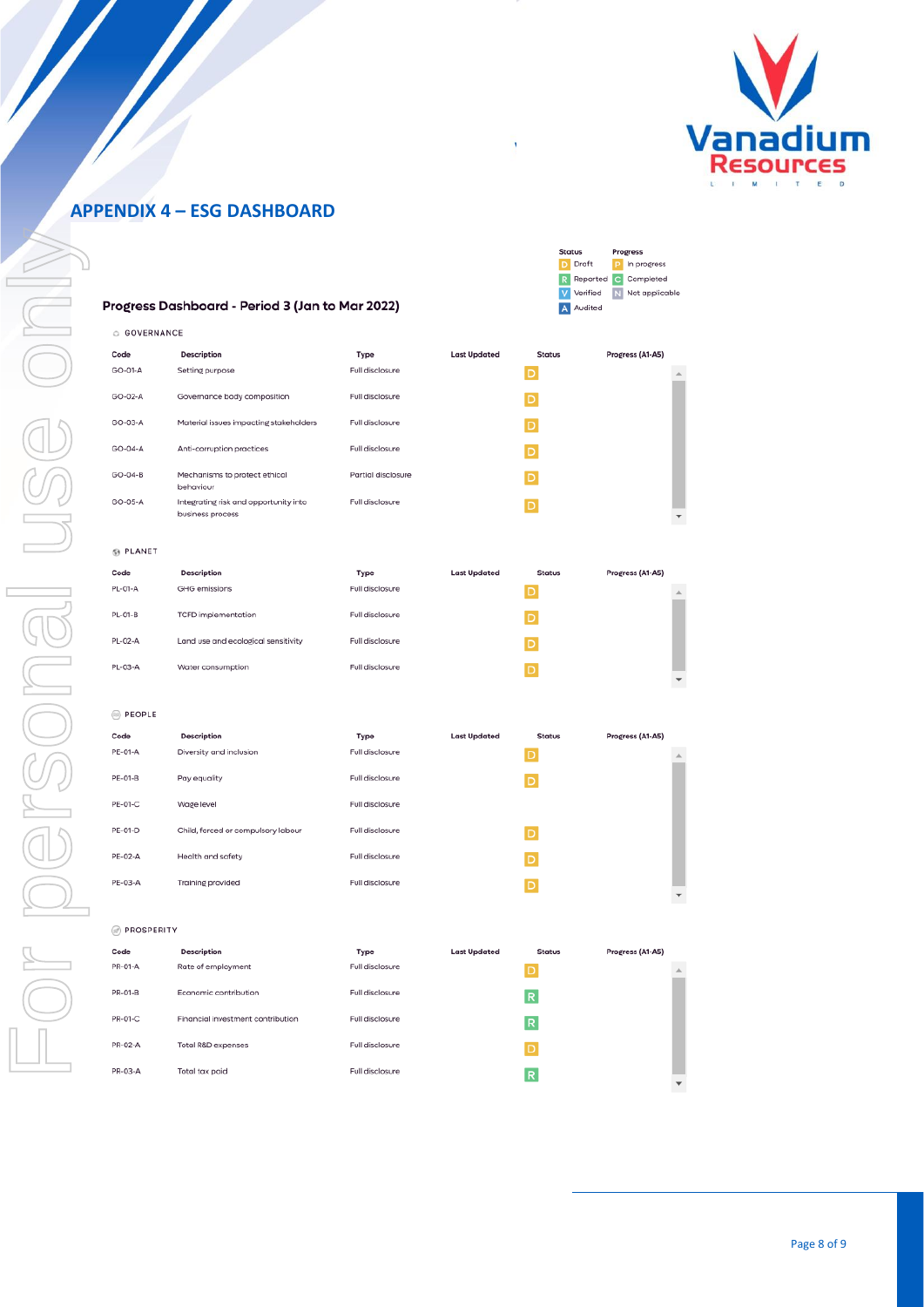

#### **Competent Persons Statement and Compliance Statements**

The information in the referenced announcements 1, 2 and 3 footnoted below that relates to Exploration Results, including the Mineral Resources contained within the Production Target (and forecast financial information derived from the production targets) at the Steelpoortdrift project has previously been released to the ASX. The Company confirms that it is not aware of any information or data that materially affects the information included in the market announcement, and that all material assumptions and technical parameters underpinning the announcement continue to apply. The Company confirms that the form and context in which the Competent Person's findings are presented have not been materially modified from the original market announcements.

#### **Mineral Resources**

The Company confirms it is not aware of any new information or data that materially affects the information included in the 31 July 2020 Vanadium Resource estimate and all material assumptions and technical parameters underpinning the estimate continue to apply and have not materially changed when referring to its resource announcement made on 29 April 2020 (*Mineral Resource Update Confirms Steelpoortdrift's Global Vanadium Standing)*. The Company confirms that the form and context in which the Competent Person's findings are presented have not been materially modified from the original market announcements.

#### **Ore Reserves**

The Company confirms that it is not aware of any new information or data that materially affects the information included in the Ore Reserves Statement and that all material assumptions and technical parameters underpinning the estimates in the Ore Reserves Statement continue to apply and have not materially changed. The Company confirms that the form and context in which the Competent Person's findings are presented have not been materially modified from the Maiden Ore Reserves Statement. The Information that has been presented in this report has been extracted from the announcements made being the Pre-Feasibility Report dated 22 June 2021 *(Steelpoortdrift PFS delivers superior results)* and Ore Reserve Statement dated 22 July 2021 *(VR8 declares maiden ore reserve additional information).* The Company confirms that the form and context in which the Competent Person's findings are presented have not been materially modified from the original market announcements. The material investment of making and the state internet is the distinct of the state of making and the state of making any investors should obtain the making any investment of the state of making any investment of making

#### **ASX announcements referenced to directly, or in commentary of, this quarterly activities release**

<sup>1</sup> ASX: VR8 22 June 2021 Steelpoortdrift PFS delivers superior results  $\frac{1}{2}$  ASX: VR8 07 March 2022 DFS Update: Trial Mining and Bulk Sampling Progress <sup>3</sup> ASX: VR8 22 March 2022 Completion of bulk sampling and pilot plant test work commencement

#### **Disclaimer**

Some of the statements appearing in this announcement may be in the nature of forward looking statements. You should be aware that such statements are only predictions and are subject to inherent risks and uncertainties. Those risks and uncertainties include factors and risks specific to the industries in which VR8 operates and proposes to operate as well as general economic conditions, prevailing exchange rates and interest rates and conditions in the financial markets, among other things. Actual events or results may differ materially from the events or results expressed or implied in any forward looking statement. No forward looking statement is a guarantee or representation as to future performance or any other future matters, which will be influenced by a number of factors and subject to various uncertainties and contingencies, many of which will be outside VR8's control.

VR8 does not undertake any obligation to update publicly or release any revisions to these forward looking statements to reflect events or circumstances after today's date or to reflect the occurrence of unanticipated events. No representation or warranty, express or implied, is made as to the fairness, accuracy, completeness or correctness of the information, opinions or conclusions contained in this announcement. To the maximum extent permitted by law, none of VR8, its Directors, employees, advisors or agents, nor any other person, accepts any liability for any loss arising from the use of the information contained in this announcement. You are cautioned not to place undue reliance on any forward looking statement. The forward looking statements in this announcement reflect views held only as at the date of this announcement.

This announcement is not an offer, invitation or recommendation to subscribe for, or purchase securities by VR8. Nor does this announcement constitute investment or financial product advice (nor tax, accounting or legal advice) and is not intended to be used for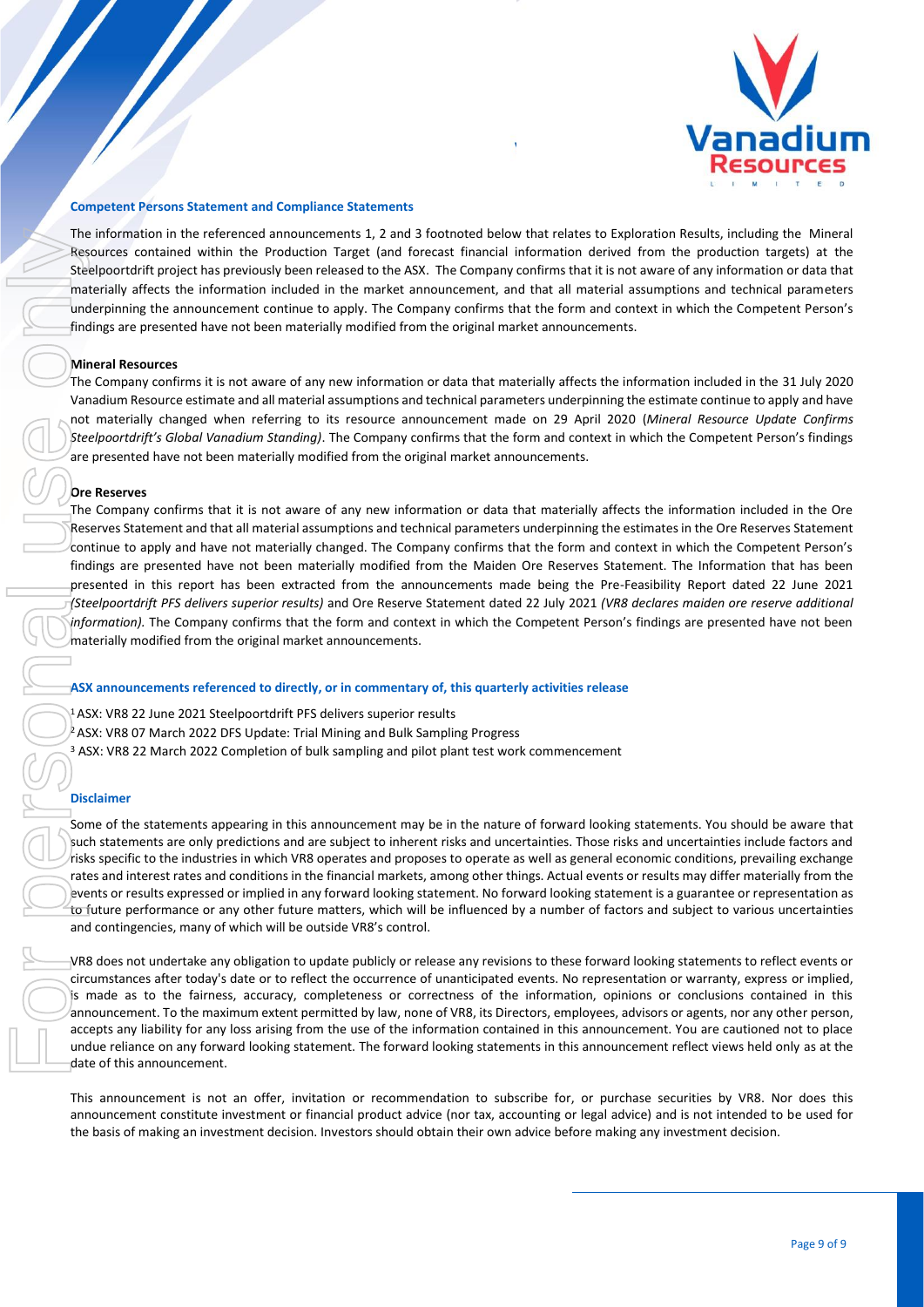# **Appendix 5B**

# **Mining exploration entity or oil and gas exploration entity quarterly cash flow report**

| Name of entity             |                                   |  |  |  |  |  |
|----------------------------|-----------------------------------|--|--|--|--|--|
| Vanadium Resources Limited |                                   |  |  |  |  |  |
| ABN                        | Quarter ended ("current quarter") |  |  |  |  |  |
| 47 618 307 887             | 31 March 2022                     |  |  |  |  |  |
|                            |                                   |  |  |  |  |  |

|     | <b>Consolidated statement of cash flows</b>       | <b>Current quarter</b><br>\$A'000 | Year to date<br>$(9$ months)<br>\$A'000 |
|-----|---------------------------------------------------|-----------------------------------|-----------------------------------------|
| 1.  | Cash flows from operating activities              |                                   |                                         |
| 1.1 | Receipts from customers                           |                                   |                                         |
| 1.2 | Payments for                                      |                                   |                                         |
|     | exploration & evaluation<br>(a)                   |                                   |                                         |
|     | (b)<br>development                                |                                   |                                         |
|     | production<br>(c)                                 |                                   |                                         |
|     | (d)<br>staff costs                                | (20)                              | (52)                                    |
|     | administration and corporate costs<br>(e)         | (57)                              | (249)                                   |
| 1.3 | Dividends received (see note 3)                   |                                   |                                         |
| 1.4 | Interest received                                 | 9                                 | 10                                      |
| 1.5 | Interest and other costs of finance paid          |                                   |                                         |
| 1.6 | Income taxes paid                                 |                                   |                                         |
| 1.7 | Government grants and tax incentives              |                                   |                                         |
| 1.8 | Other (provide details if material)               |                                   |                                         |
| 1.9 | Net cash from / (used in) operating<br>activities | (68)                              | (291)                                   |

| 2.  | Cash flows from investing activities |       |      |
|-----|--------------------------------------|-------|------|
| 2.1 | Payments to acquire or for:          |       |      |
|     | entities<br>(a)                      |       |      |
|     | tenements<br>(b)                     |       |      |
|     | property, plant and equipment<br>(C) |       |      |
|     | exploration & evaluation<br>(d)      | (764) | '940 |
|     | investments<br>(e)                   |       |      |
|     | other non-current assets             | -     |      |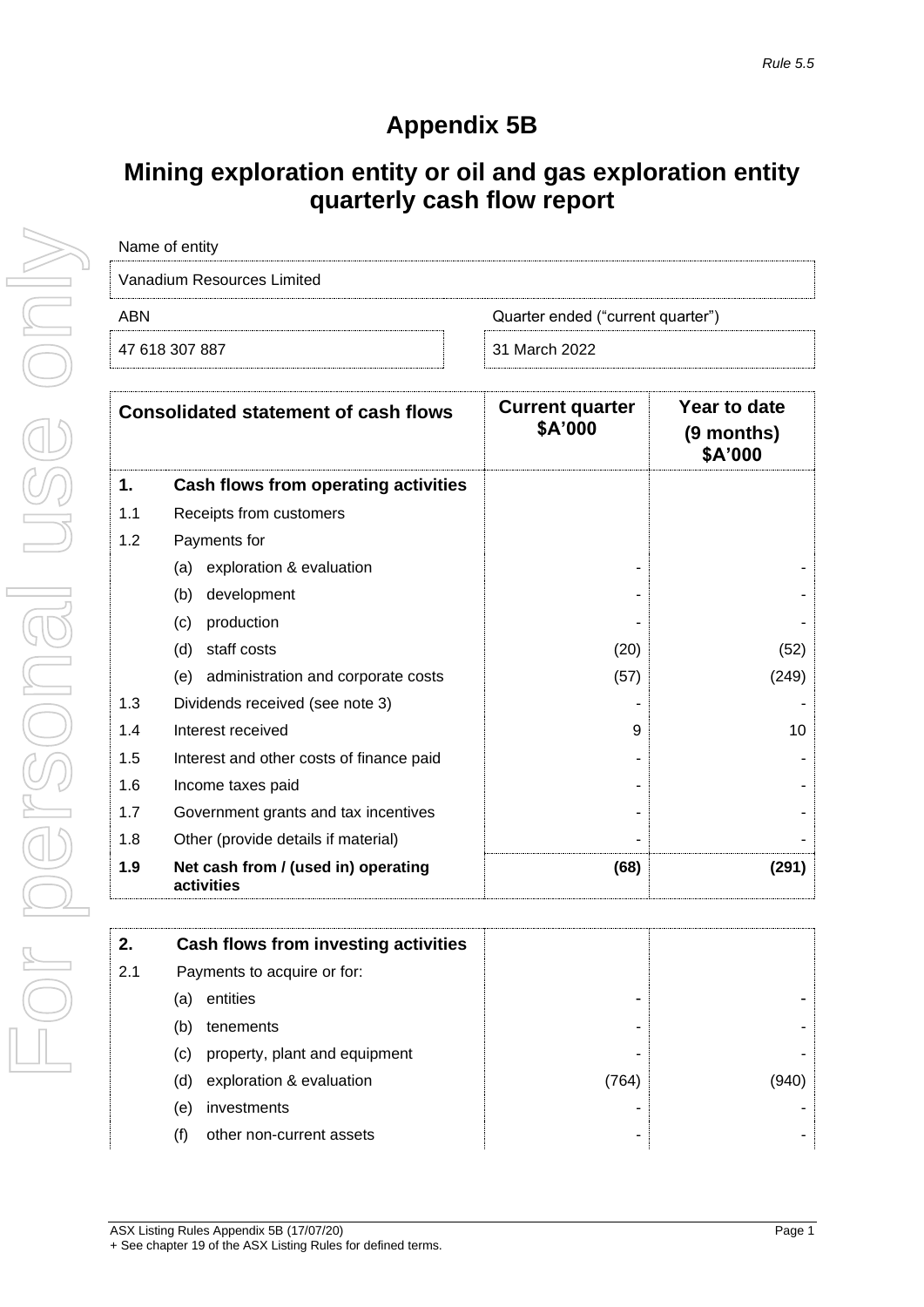|     | <b>Consolidated statement of cash flows</b>       | <b>Current quarter</b><br>\$A'000 | Year to date<br>(9 months)<br>\$A'000 |
|-----|---------------------------------------------------|-----------------------------------|---------------------------------------|
| 2.2 | Proceeds from the disposal of:                    |                                   |                                       |
|     | entities<br>(a)                                   |                                   |                                       |
|     | (b)<br>tenements                                  |                                   |                                       |
|     | property, plant and equipment<br>(c)              |                                   |                                       |
|     | (d)<br>investments                                |                                   |                                       |
|     | other non-current assets<br>(e)                   |                                   |                                       |
| 2.3 | Cash flows from loans (to) other entities         | 1,228                             | (387)                                 |
| 2.4 | Dividends received (see note 3)                   |                                   |                                       |
| 2.5 | Other (provide details if material)               |                                   |                                       |
| 2.6 | Net cash from / (used in) investing<br>activities | 464                               | (1,327                                |

| 3.   | Cash flows from financing activities                                                       |       |
|------|--------------------------------------------------------------------------------------------|-------|
| 3.1  | Proceeds from issues of equity securities<br>(excluding convertible debt securities)       | 4,600 |
| 3.2  | Proceeds from issue of convertible debt<br>securities                                      |       |
| 3.3  | Proceeds from exercise of options                                                          | 501   |
| 3.4  | Transaction costs related to issues of equity<br>securities or convertible debt securities | (22)  |
| 3.5  | Proceeds from borrowings                                                                   |       |
| 3.6  | Repayment of borrowings                                                                    |       |
| 3.7  | Transaction costs related to loans and<br>borrowings                                       |       |
| 3.8  | Dividends paid                                                                             |       |
| 3.9  | Other (provide details if material)                                                        |       |
| 3.10 | Net cash from / (used in) financing<br>activities                                          | 5,080 |

|     | Net increase / (decrease) in cash and<br>cash equivalents for the period |       |         |
|-----|--------------------------------------------------------------------------|-------|---------|
| 4.1 | Cash and cash equivalents at beginning of<br>period                      | 4,868 | 1,803   |
| 4.2 | Net cash from / (used in) operating<br>activities (item 1.9 above)       | (68)  | (291)   |
| 4.3 | Net cash from / (used in) investing activities<br>(item 2.6 above)       | 464   | (1,327) |
| 4.4 | Net cash from / (used in) financing activities<br>(item 3.10 above)      |       | 5,080   |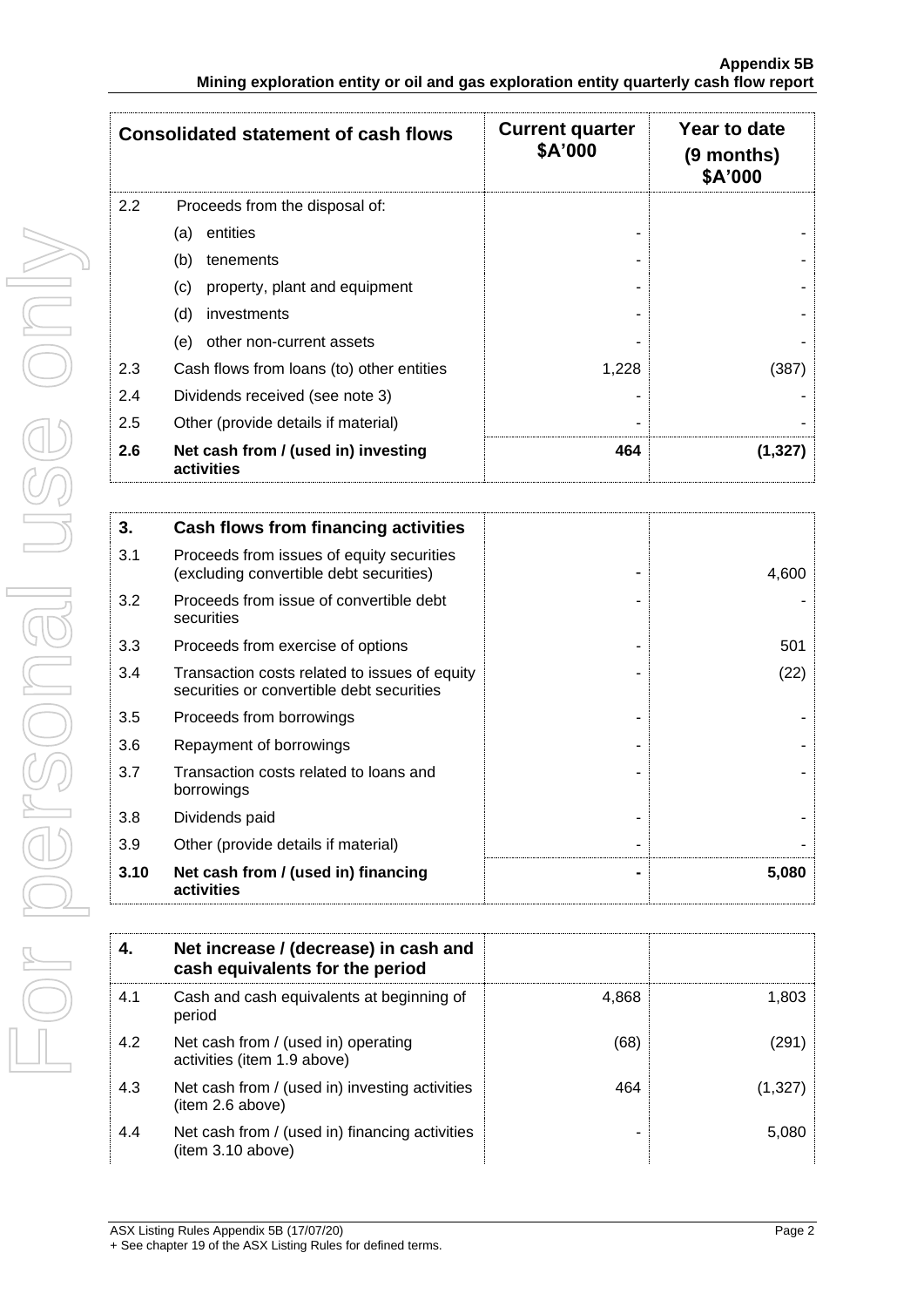| <b>Consolidated statement of cash flows</b> |                                                      | <b>Current quarter</b><br>\$A'000 | Year to date<br>(9 months)<br>\$A'000 |
|---------------------------------------------|------------------------------------------------------|-----------------------------------|---------------------------------------|
| 4.5                                         | Effect of movement in exchange rates on<br>cash held |                                   |                                       |
| 4.6                                         | Cash and cash equivalents at end of<br>period        | 5.264                             | 5.264                                 |

| 5.  | Reconciliation of cash and cash<br>equivalents<br>at the end of the quarter (as shown in the<br>consolidated statement of cash flows) to the<br>related items in the accounts | <b>Current quarter</b><br>\$A'000 | <b>Previous quarter</b><br>\$A'000 |
|-----|-------------------------------------------------------------------------------------------------------------------------------------------------------------------------------|-----------------------------------|------------------------------------|
| 5.1 | <b>Bank balances</b>                                                                                                                                                          | 5,264                             | 4.868                              |
| 5.2 | Call deposits                                                                                                                                                                 |                                   |                                    |
| 5.3 | <b>Bank overdrafts</b>                                                                                                                                                        |                                   |                                    |
| 5.4 | Other (provide details)                                                                                                                                                       |                                   |                                    |
| 5.5 | Cash and cash equivalents at end of<br>quarter (should equal item 4.6 above)                                                                                                  | 5.264                             | 4.868                              |

| 6.                                                                                                                                                          | Payments to related parties of the entity and their<br>associates                          | <b>Current quarter</b><br>\$A'000 |  |
|-------------------------------------------------------------------------------------------------------------------------------------------------------------|--------------------------------------------------------------------------------------------|-----------------------------------|--|
| 6.1                                                                                                                                                         | Aggregate amount of payments to related parties and their<br>associates included in item 1 | (50)                              |  |
| 6.2                                                                                                                                                         | Aggregate amount of payments to related parties and their<br>associates included in item 2 |                                   |  |
| Note: if any amounts are shown in items 6.1 or 6.2, your quarterly activity report must include a description of, and an<br>explanation for, such payments. |                                                                                            |                                   |  |
| 6.1 Director and consulting fees to Directors of A\$50,263                                                                                                  |                                                                                            |                                   |  |
| $6.2 \text{ n/a}$                                                                                                                                           |                                                                                            |                                   |  |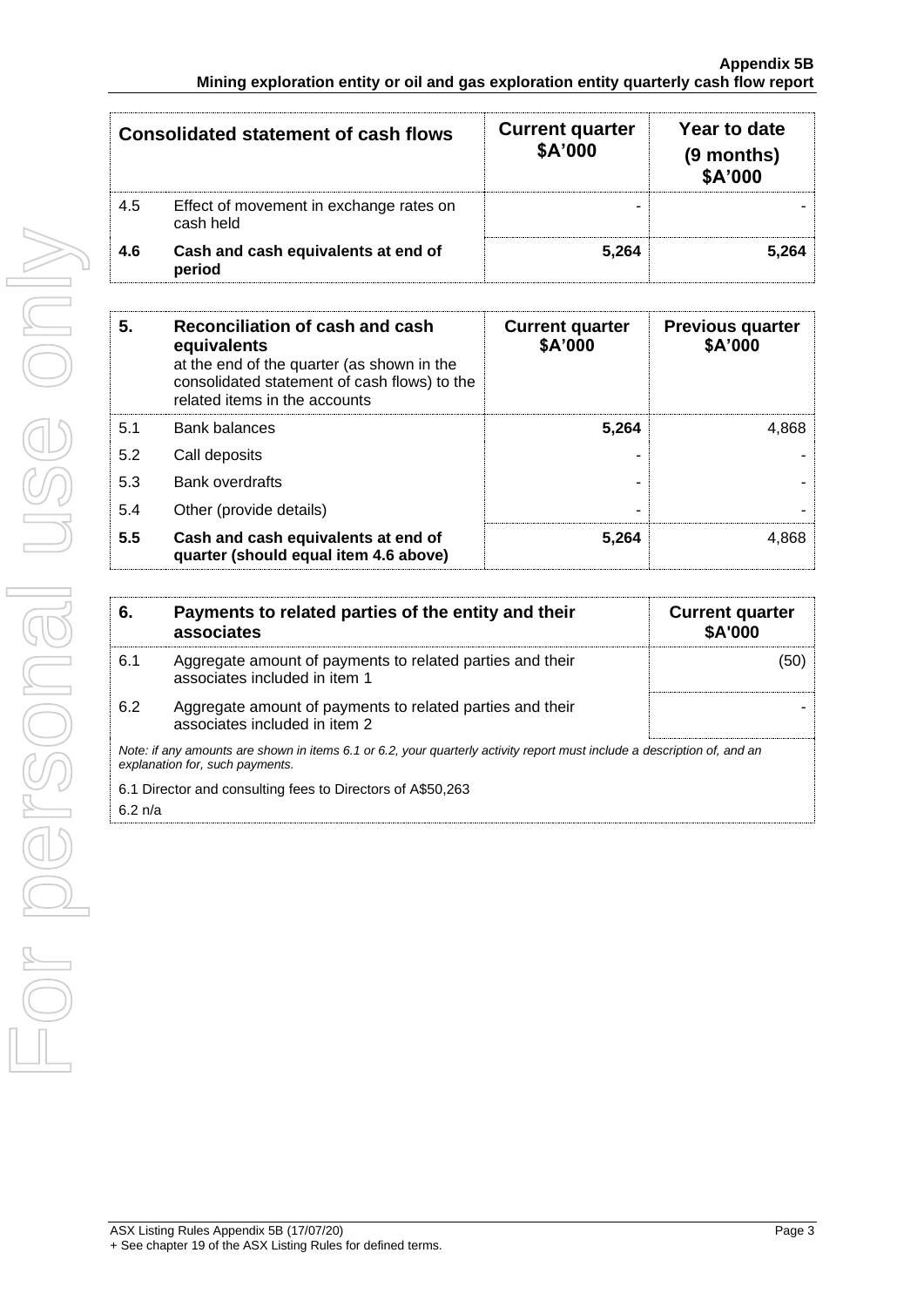| 7.  | <b>Financing facilities</b><br>Note: the term "facility' includes all forms of financing<br>arrangements available to the entity.<br>Add notes as necessary for an understanding of the<br>sources of finance available to the entity.                                                                                                               | <b>Total facility</b><br>amount at quarter<br>end<br>\$A'000 | Amount drawn at<br>quarter end<br>\$A'000 |
|-----|------------------------------------------------------------------------------------------------------------------------------------------------------------------------------------------------------------------------------------------------------------------------------------------------------------------------------------------------------|--------------------------------------------------------------|-------------------------------------------|
| 7.1 | Loan facilities                                                                                                                                                                                                                                                                                                                                      |                                                              |                                           |
| 7.2 | Credit standby arrangements                                                                                                                                                                                                                                                                                                                          |                                                              |                                           |
| 7.3 | Other (please specify)                                                                                                                                                                                                                                                                                                                               |                                                              |                                           |
| 7.4 | <b>Total financing facilities</b>                                                                                                                                                                                                                                                                                                                    |                                                              |                                           |
| 7.5 | Unused financing facilities available at quarter end                                                                                                                                                                                                                                                                                                 |                                                              |                                           |
| 7.6 | Include in the box below a description of each facility above, including the lender, interest<br>rate, maturity date and whether it is secured or unsecured. If any additional financing<br>facilities have been entered into or are proposed to be entered into after quarter end,<br>include a note providing details of those facilities as well. |                                                              |                                           |
|     |                                                                                                                                                                                                                                                                                                                                                      |                                                              |                                           |

| 8.                                                                          |                                                                                                                                                                                                                                 | Estimated cash available for future operating activities                                                                                                                                                                        | \$A'000 |
|-----------------------------------------------------------------------------|---------------------------------------------------------------------------------------------------------------------------------------------------------------------------------------------------------------------------------|---------------------------------------------------------------------------------------------------------------------------------------------------------------------------------------------------------------------------------|---------|
| 8.1                                                                         |                                                                                                                                                                                                                                 | Net cash from / (used in) operating activities (item 1.9)                                                                                                                                                                       | (68)    |
| 8.2                                                                         |                                                                                                                                                                                                                                 | (Payments for exploration & evaluation classified as investing<br>activities) (item 2.1(d))                                                                                                                                     | (764)   |
| 8.3                                                                         |                                                                                                                                                                                                                                 | Total relevant outgoings (item $8.1$ + item $8.2$ )                                                                                                                                                                             | (832)   |
| 8.4                                                                         |                                                                                                                                                                                                                                 | Cash and cash equivalents at quarter end (item 4.6)                                                                                                                                                                             | 5,264   |
| 8.5                                                                         |                                                                                                                                                                                                                                 | Unused finance facilities available at quarter end (item 7.5)                                                                                                                                                                   |         |
| 8.6                                                                         |                                                                                                                                                                                                                                 | Total available funding (item $8.4 +$ item $8.5$ )                                                                                                                                                                              | 5,264   |
| 8.7                                                                         | Estimated quarters of funding available (item 8.6 divided by<br>item 8.3)                                                                                                                                                       |                                                                                                                                                                                                                                 | 6       |
|                                                                             |                                                                                                                                                                                                                                 | Note: if the entity has reported positive relevant outgoings (ie a net cash inflow) in item 8.3, answer item 8.7 as "N/A".<br>Otherwise, a figure for the estimated quarters of funding available must be included in item 8.7. |         |
| 8.8                                                                         |                                                                                                                                                                                                                                 | If item 8.7 is less than 2 quarters, please provide answers to the following questions:                                                                                                                                         |         |
| 8.8.1<br>cash flows for the time being and, if not, why not?<br>Answer: n/a |                                                                                                                                                                                                                                 | Does the entity expect that it will continue to have the current level of net operating                                                                                                                                         |         |
|                                                                             |                                                                                                                                                                                                                                 |                                                                                                                                                                                                                                 |         |
|                                                                             | 8.8.2<br>Has the entity taken any steps, or does it propose to take any steps, to raise further<br>cash to fund its operations and, if so, what are those steps and how likely does it<br>believe that they will be successful? |                                                                                                                                                                                                                                 |         |
| Answer: n/a                                                                 |                                                                                                                                                                                                                                 |                                                                                                                                                                                                                                 |         |